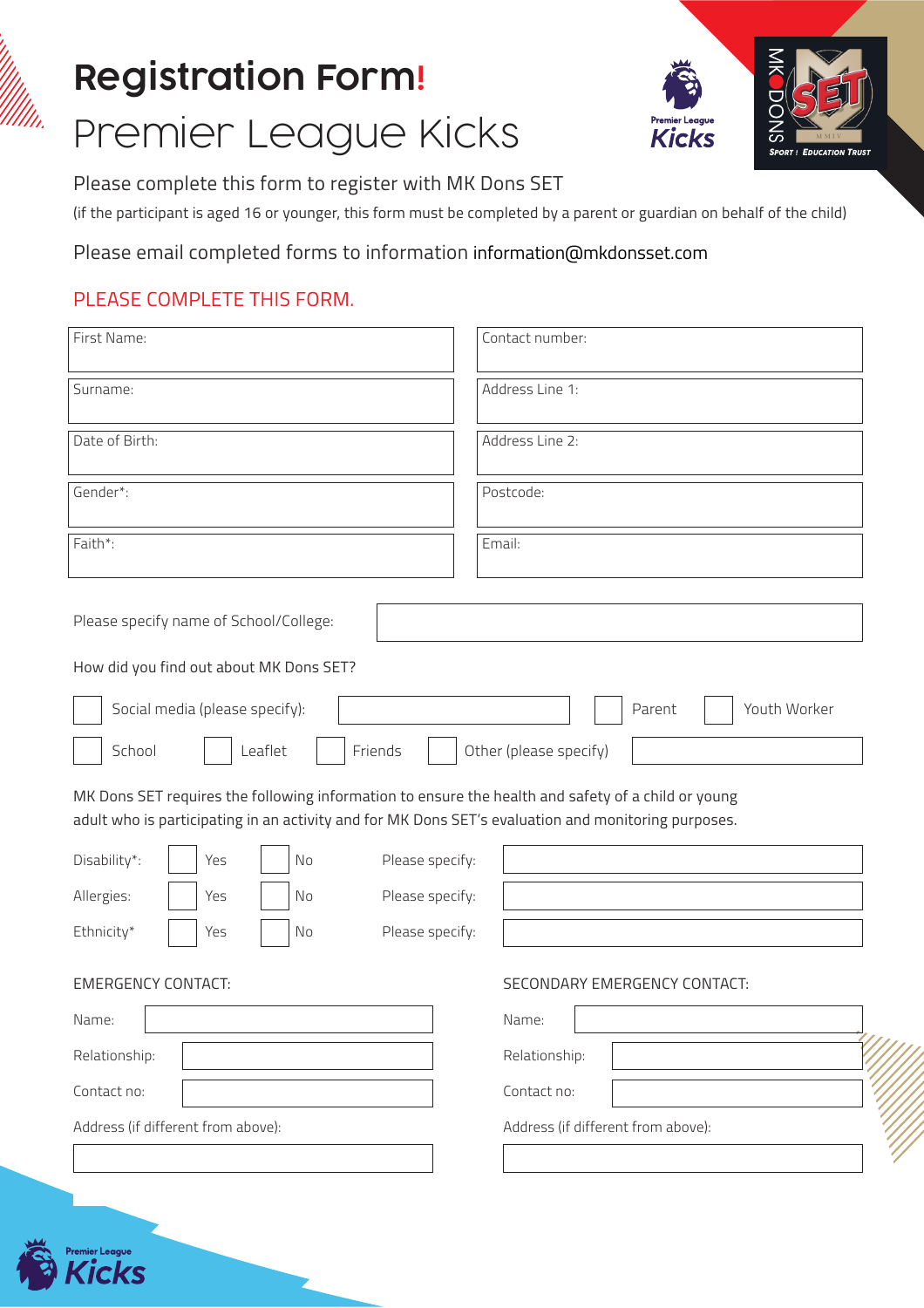



MK Dons SET activities may be recorded through photographs and video both for the participant to celebrate their experiences and also for evaluation and promotional purposes.

MK Dons SET will only ever use your image where you have given us consent to do so. If you change your mind and wish to withdraw consent for use of your image at any time, please contact luke.godfrey@mkdonsset.com.

I provide consent for my images to be used at any time for evaluation or promotional purposes

I also provide consent for my images to be used by the following organisations:



**Stadium MK including MK Dons Football Club**

#### **Use of your image for promotional and evaluation purposes may include their use in the following:**

- 
- Website Social Media Printed Material (eg. Leaflets) Press Releases
	-
- 
- Video Evaluation Reports Funding Bids Case studies

#### **COVID-19 SYMPTOMS CHECKER:**

Please do not attend a session if you have experienced any of the symptoms below. The main symptoms of coronavirus are:

- high temperature this means you feel hot to touch on your chest or back (you do not need to measure your temperature)
- new, continuous cough this means coughing a lot for more than an hour, or 3 or more coughing episodes in 24 hours (if you usually have a cough, it may be worse than usual)
- loss or change to your sense of smell or taste this means you've noticed you cannot smell or taste anything, or things smell or taste different to normal



**Please tick this box to confirm you have none of the above symptoms**

### **CONSENT**

#### **By completing this form you are consenting to us using your personal information for the purposes:**

MK Dons SET would like to collect data for monitoring and evaluation purposes and to safeguard participants. All personal data, including sensitive data\*, will be processed fairly and lawfully. All data will be processed securely with appropriate controls in place. Data shared with 3rd parties to fulfil contractual obligations will be processed via secure email. You can find MK Dons SET's full Privacy Notice at www.mkdonsset.com/Information/legal/Privacy-Policy

| Name:                                                                                         |       |  |
|-----------------------------------------------------------------------------------------------|-------|--|
| Relationship to participant:                                                                  |       |  |
| Self (if over 16)                                                                             |       |  |
| Parent/Guardian (For children under 16 or 25 with special educational needs and disabilities) |       |  |
| Signature:                                                                                    | Date: |  |
|                                                                                               |       |  |